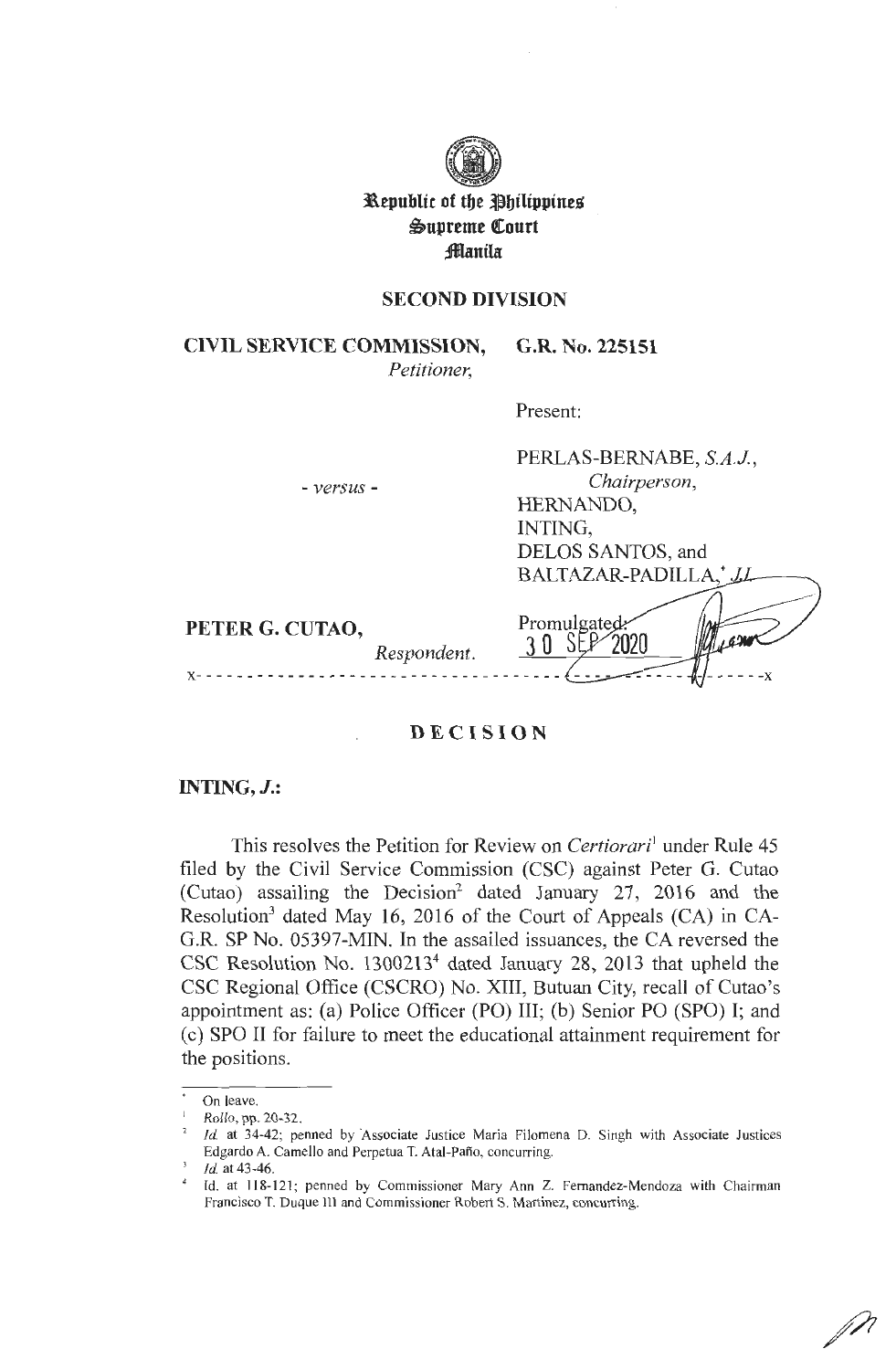## *The Antecedents*

Cutao started in the civil service with the Philippine National Police (PNP) as PO1. He was later on promoted to PO3,<sup>5</sup> SPO1,<sup>6</sup> and  $SPO2.<sup>7</sup>$  All of the promotions were approved by the CSC.<sup>8</sup>

As part of the documentary requirements for applying for a promotion to SPO2, Cutao accomplished and submitted his Personal Data Sheet  $(PDS)$ , indicating that he obtained a bachelor's degree in criminology from the Agusan Institute of Technology (AIT) in Butuan City in 1997. He also submitted a copy of his transcript of records from AIT which bore the following notation:

GRADUATED: From the Four Year Course in Criminology leading to the degree of BACHELOR OF SCIENCE IN CRJMINOLOGY (B.S. Crim) major in Police Administration as of October 20, 1996. **With Special Order (B)(R-X) No. 702-0094 s, 1997 dated December 14, 1997.**<sup>10</sup> (Emphasis supplied.)

Also attached to his application was a Commission on Higher Education (CHED) Certification, Authorization and Verification (CAV)<sup>11</sup> (R-Xlll) No. A-417, Series 2007, dated May 28, 2007 which states:

To Whom It May Concern:

THIS IS TO CERTIFY that the signature (s) appearing on the original copy (ies) of the attached Transcript of Records, Diploma and Xerox copy of Special Order of

 $11$  *Id.* at 77.

P

 $\frac{1}{6}$  *Id.* at 61-62.<br><sup>6</sup> *Id.* at 63-64.

 $1d.$  at 65-66.

<sup>&</sup>lt;sup>8</sup> Id. at 61, 63 and 65; Cutao's promotions were approved by the CSC as follows: (a) to PO III by Priscillano E. Caday, Director II, Civil Service Commission (CSC) on March 30, 2005; (b) to SPO I by Meshach D. Dinhayan, Director II on February 23, 2009; and (c) to SPO II by Meshach D. Dinhayan, Director II on February 16, 2011.

Id. at 67-70.

 $10$  See Official Transcript of Record from Agusan Institute of Technology, id. at 74.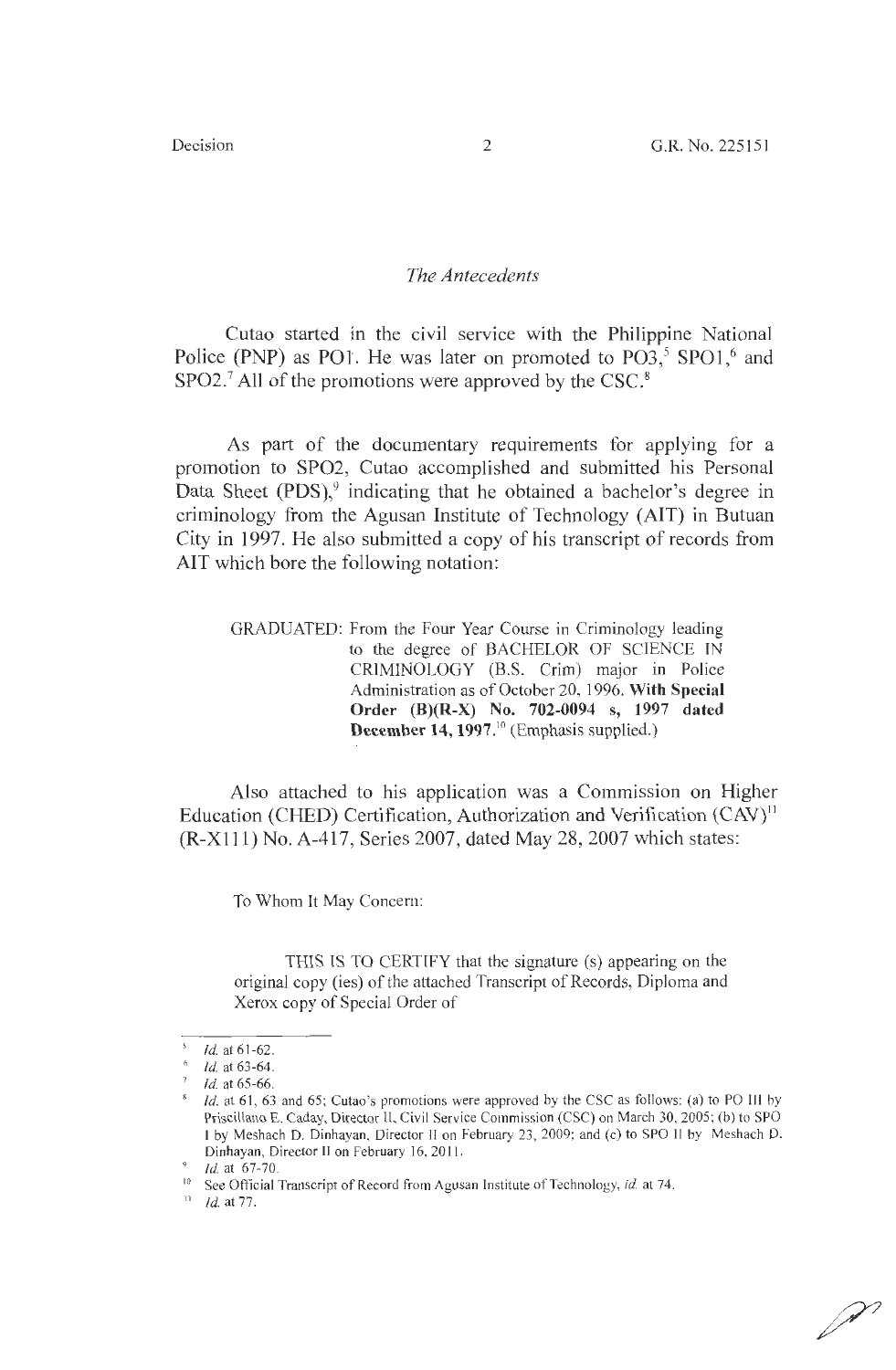#### *CUTAO. PETER* G.

#### is/are that of The President, The Registrar, AGUSAN INSTITUTE OF TECHNOLOGY, Butuan City, Philippines.

This is to certify further that the Bachelor of Science in Criminology **(B.S.** Crim.) offered in the said school is duly authorized by the Government of the Republic of the Philippines.

For the Commission:

### JOANNA B. CUENCA, Ph.D., CESO III Director IV

By:

(signed) ANASTACIO P. MARTINEZ, Ph.D. Chief Education Program Specialist<sup>12</sup>

There were other signatures on the CAV which appeared to be those of CHED officials who had verified the course, as well as the Special Order (B)(R-X) No. 702-0094 s. 1997 $<sup>13</sup>$  dated December 14,</sup> 1997, as indicated on Cutao 's transcript.

In the process of reviewing the documents submitted by Cutao, the CSC Field Office (CSCFO), Agusan Del Norte, through Meshach D. Dinhayan, Director II, wrote a Letter<sup>14</sup> dated February 16, 2011 to CHED Caraga Administrative Region, through Dr. Isabela L. Mahler, Director IV, requesting the latter to verify the authenticity of Cutao's transcript and CAV.

On June 30, 2011, Dr. Julius Sol 0. Jamero, Chief Administrative Officer of CHED Caraga Administrative Region, responded to the query by filling out the *pro forma* verification slip<sup>15</sup> at the lower portion of the Letter dated February 16, 2011 and returning it to the CSCFO. In the

J.W

<sup>&</sup>lt;sup>12</sup> *Id.* Emphasis omitted. <sup>13</sup> *Id.* at 75.

 $14$  Id. at 78.

 $15$  Id.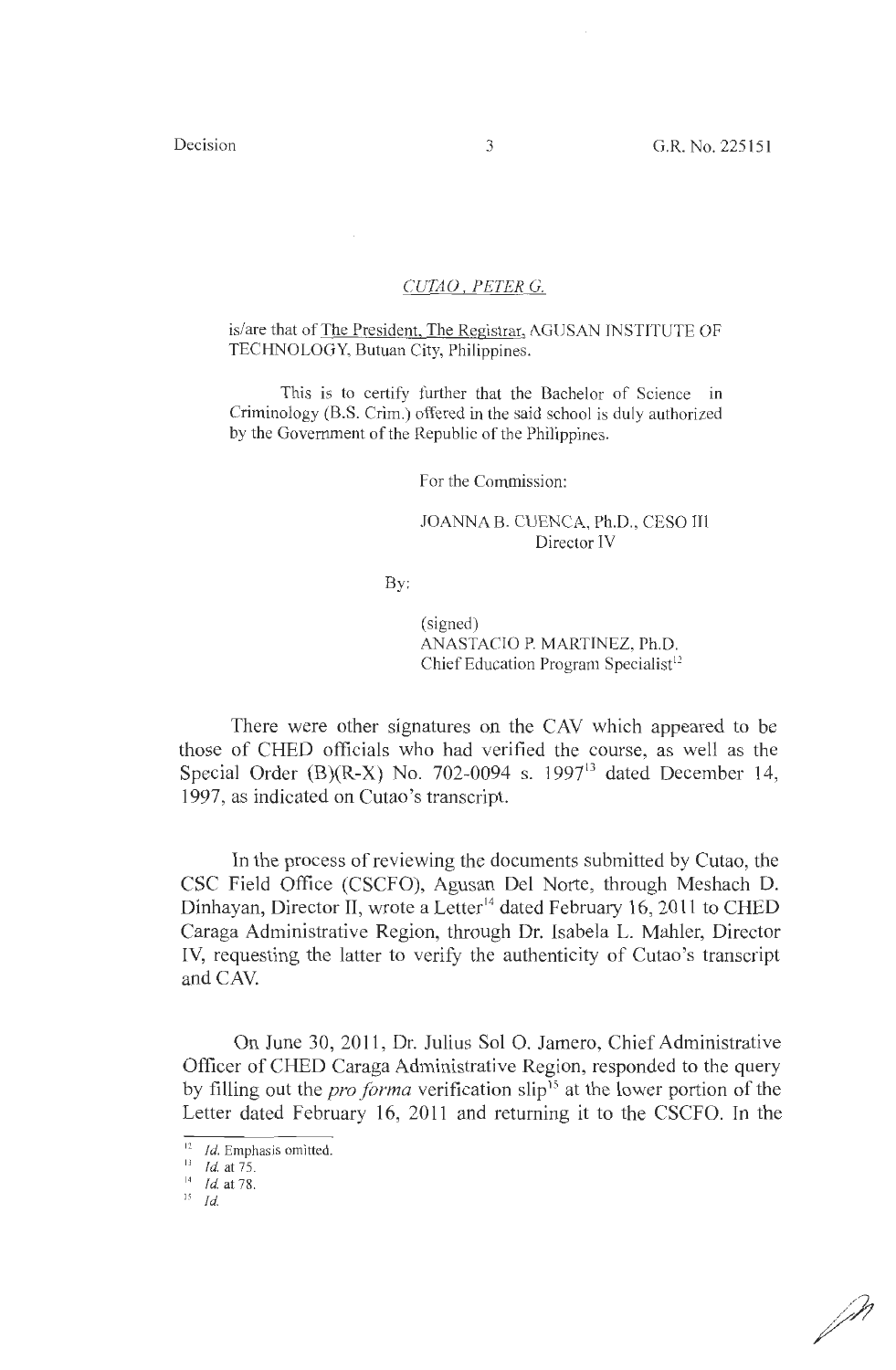slip, he ticked the appropriate box to indicate that the documents sought to be verified were "not authentic," giving the following reasons: *first,*  the signatures of the CHED personnel appearing on the CAY submitted were not genuine. <sup>16</sup>*Second,* Special Order **(B)(R-X)** No. 702-0094 s. 1997<sup>17</sup> dated December 14, 1997 does not reflect Cutao's name. In this regard, the CHED attached a file  $copy<sup>18</sup>$  of the same Special Order referred to in Cutao's transcript, showing that the document was issued for purposes of approving the eligibility for graduation of one Bernardo F. Dela Cruz, and confirming that he had completed the requirements to obtain a bachelor's degree from AIT. In other words, the document was issued in the name of another person, not Cutao.

Based on the results of the CSCFO's verification, the CSCRO concluded that the approval of Cutao's promotional appointments was "not in order" for lack of the requisite educational qualification at the time of appointment.<sup>19</sup> Thus, through Adams D. Torres, Director IV, the CSCRO issued Decision No. LSD-NDC-12-006 $^{20}$  dated January 19, 2012, recalling the approval of Cutao's promotional appointments, *viz.:* 

WHEREFORE, foregoing premises considered, the approval of the promotional appointments of Mr. Peter G. Cutao, as Police Officer III (PO3), Senior Police Officer I (SPO1), and Senior Police Officer II (SPO2) are hereby RECALLED. This order is without prejudice to the filing of an administrative complaint against Mr. Cutao for the offenses of Dishonesty and/or Falsification of Public Document.<sup>21</sup>

To implement the ruling, the CSCRO wrote<sup>22</sup> Police Chief Superintendent Reynaldo Serrano Rafal, Director, PNP Regional Office No. XIII, Butuan, informing his office of the above-mentioned findings and urging him to issue an order, upon finality of the decision, reverting Cutao to his original position prior to all promotions and adjust his compensation accordingly.

<sup>16</sup>Id.

<sup>17</sup>*Id.* at 75.

 $18$  Id. at 79.

 $19$  Id. at 80-82; penned by Director IV Adam D. Torres.

 $^{20}$  Id.

<sup>21</sup>*Id.* at 82. 22 *Id.* at 83-84.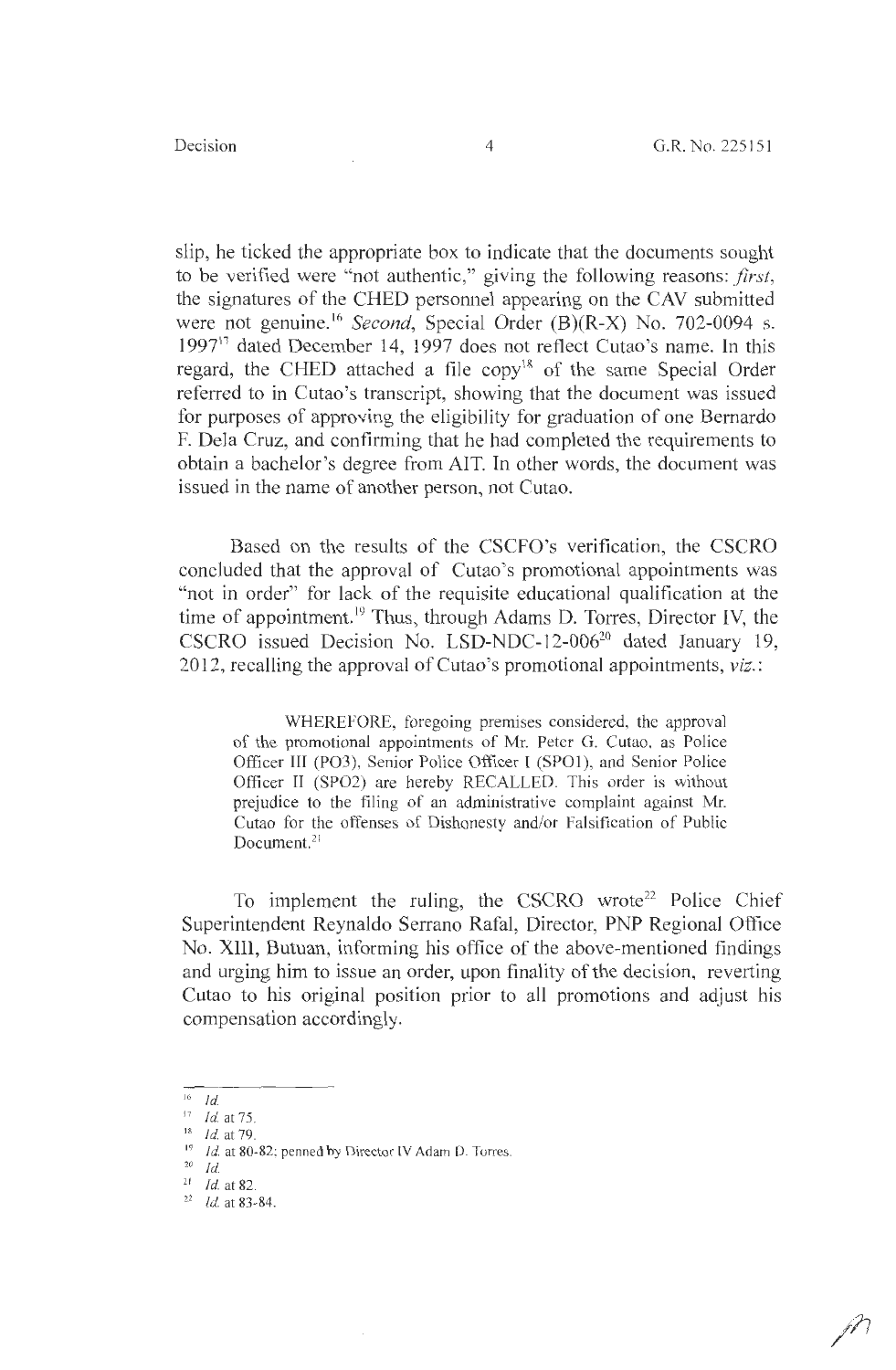Aggrieved, Cutao appealed the CSCRO Decision No. LSD-NDC-12-006 to the Commission Proper (CSC Proper).<sup>23</sup>

### *Ruling of the* CSC *Proper*

In Decision No. 120653<sup>24</sup> dated October 2, 2012, the CSC Proper dismissed Cutao's appeal and upheld the invalidation of the subject promotional appointments. It explained that CSC Resolution No. 02- 128825 dated October 8, 2002 lists a bachelor's degree as among the qualification requirements for the positions PO3, SPOl, and SPO2. Inasmuch as CHED already declared that the transcript and CAV submitted by Cutao were not authentic, it follows that he does not possess the requisite educational attainment for the higher positions.<sup>26</sup>

The CSC Proper gave more weight to CHED's declaration over Cutao's submissions, consisting of a certification issued by the AIT Registrar dated February 23, 2012, stating that he "had graduated from the Four-Year Course in Criminology leading to the degree of Bachelor of Science in Criminology xx x as of October 20, 1996."27

In his subsequent Motion for Reconsideration, 28 he insisted that he graduated and obtained his bachelor's degree in Criminology from AIT. The discrepancies in his school records are "beyond his control" and "not his fault."<sup>29</sup> The CSC Proper summarized the documents submitted by Cutao to support his claims as follows:

1. Letter dated October 22, 2012 of Maria Delia M. Labado, AIT Registrar, addressed to Police Chief Superintendent Carmelo E. Valmoria praying for understanding and requesting that AIT be given time to prove that Cutao graduated [with] the degree of Bachelor of Science in Criminology on October 1996;

2. Letter dated October 23, 2012 of Labado addressed to the Regional Director, CHED Region XIII, stating that Cutao was

<sup>&</sup>lt;sup>23</sup> *Id.* at 36. 24 Id. at 94-99; penned by Commissioner Mary Ann Z. Fernandez-Mendoza with Commissioner Robert S. Martinez, concurring. and Chairman Francisco T. Duque III, on official business. Id. at 97.

 $\frac{1}{26}$  *Id.* at 99.

 $^{28}$  Id. at 100-102.

 $^{29}$   $\,$   $Id.$  at 100.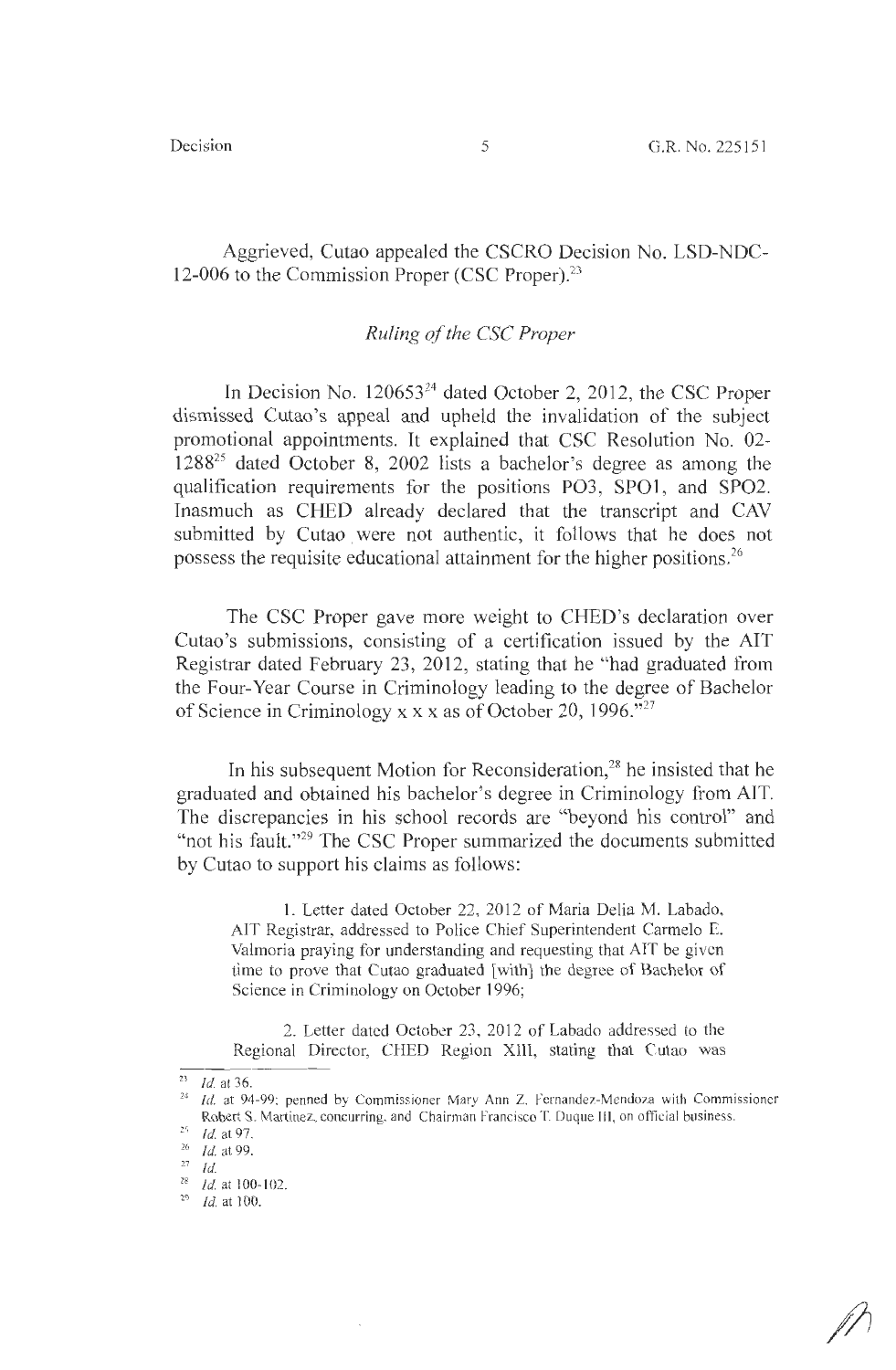enrolled in 1994 up to 1997 and that they are re-applying to re-check the form of Cutao in the issuance of Special Order;

3. Letter dated June 21, 2012 issued by Labado, attested by Elison 0. Tacasan and Shirely T. Lim, AIT Dean and President, respectively, addressed to the Regional Director, CHED Region XIII, certifying under oath that Cutao has fully complied with the requirements for graduation for the degree of Bachelor of Science in Criminology as of October 1996; and

4. Enrollment Forms of Cutao for the summer of 1994, first and second semester of 1994-1995, and first semester of 1996.<sup>30</sup>

However, the CSC Proper denied his motion for failure to proffer new evidence or cite errors of law that would justify a revision, modification, or reversal of its assailed ruling. It found the aboveenumerated documents as inconclusive as these do not controvert the CHED declaration that his transcript and CAV are not authentic.<sup>31</sup>

Undaunted, Cutao elevated the case to the CA arguing that the CSC violated his constitutional right to due process when the CSCRO promulgated Decision No. LSD-NDC-12-006 on January 19, 2012.<sup>32</sup>

# *Ruling of the CA*

In its assailed Decision,  $33$  the CA overturned the CSC's rulings. It held as follows: *first,* the CHED-accomplished verification slip relied upon by the CSC in recalling Cutao's promotional appointments did not amount to substantial evidence-the burden of proof required in administrative cases.<sup>34</sup> Second, Cutao has served in the government as a member of the PNP for seven years. Thus, "he has already acquired a legal right to the office.<sup>335</sup> The CSC, in initially approving his promotions, led him to believe that his appointments were regular in all material respects.<sup>36</sup> Third, Cutao was in good faith. That his documents

 $rac{30}{3}$ *Id.* at 120.  $\frac{1}{4}$  at 121.

 $32$  Id. at 37.

<sup>&</sup>lt;sup>33</sup> *Id.* at 34-42.<br><sup>34</sup> *Id.* at 39.<br><sup>35</sup> *Id.* at 39-40.

<sup>&#</sup>x27; <sup>6</sup>*!d.* at 40.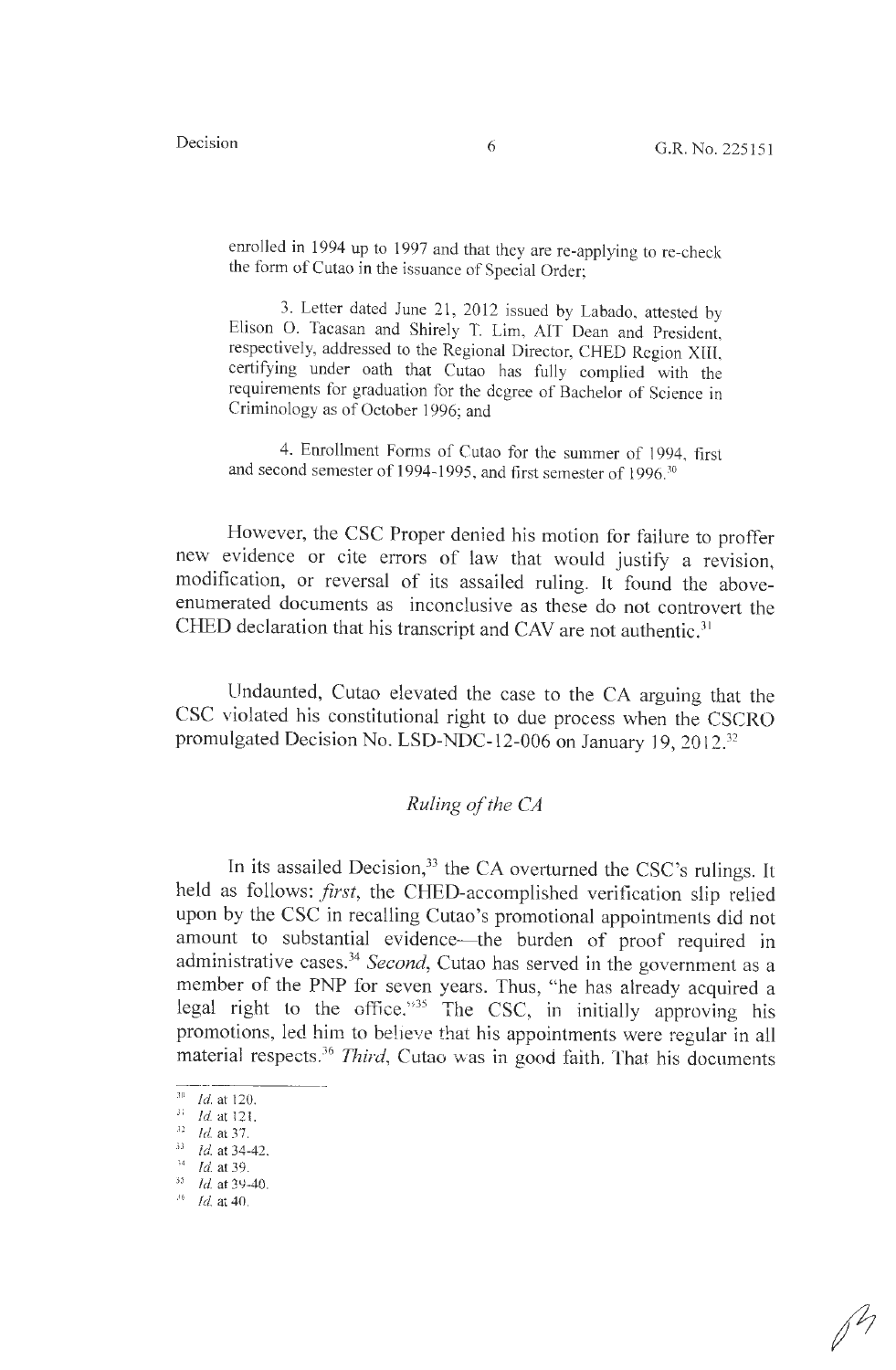turned out to be inauthentic was not his fault, but that of AIT. He relied on the TOR and CAY issued by the AIT and was led to believe that he was duly qualified to apply for those positions and, thereafter, hold and assume the responsibilities of office. As held in *Obiasca v. Basallote, 37*  an appointment to civil service must be upheld, despite procedural lapses, if these were beyond the civil servant's control and not of his own making.<sup>38</sup>*Fourth,* based on the foregoing, Cutao was duly qualified for the position and eventually "became a permanent<sup>[</sup>-]status civil servant."<sup>39</sup> Thus, he must be accorded due process- consisting of notice and hearing—before his appointments could be recalled,<sup>40</sup> and him removed from office.<sup>41</sup>

The CSC moved to reconsider arguing that Cutao's appointments were merely recalled. He was not dismissed from service. The present controversy is a "non-disciplinary" case. Under the circumstances, the CSC rules do not require notice and hearing, but allow the aggrieved party to appeal the case or move for reconsideration.

In denying the CSC's motion for lack of merit, the CA explained that while the CSC has power to recall appointments, it may only exercise it based on specific grounds.<sup>42</sup> Thus, the CSC bore the burden of proving that Cutao violated existing civil service laws or regulations and that fraud attended his appointments.<sup>43</sup>

Moreover, although it is a non-disciplinary case under the CSC rules, the CSC's recall without notice and hearing and after Cutao had already been occupying the positions for a total of six years "violated all norms of fair play and equity."<sup>44</sup>

Hence, the CSC filed the present petition.

<sup>&</sup>lt;sup>37</sup> 626 Phil. 775 (2010).

<sup>&</sup>lt;sup>38</sup> *Rollo*, p. 41.

 $\frac{39}{40}$  *Id.* at 40.<br> $\frac{40}{10}$  at 39.

<sup>&</sup>lt;sup>41</sup> *Id.* at 40.

<sup>42</sup>*Id.* at 44. *43 Id.* at 45.

 $44$  Id.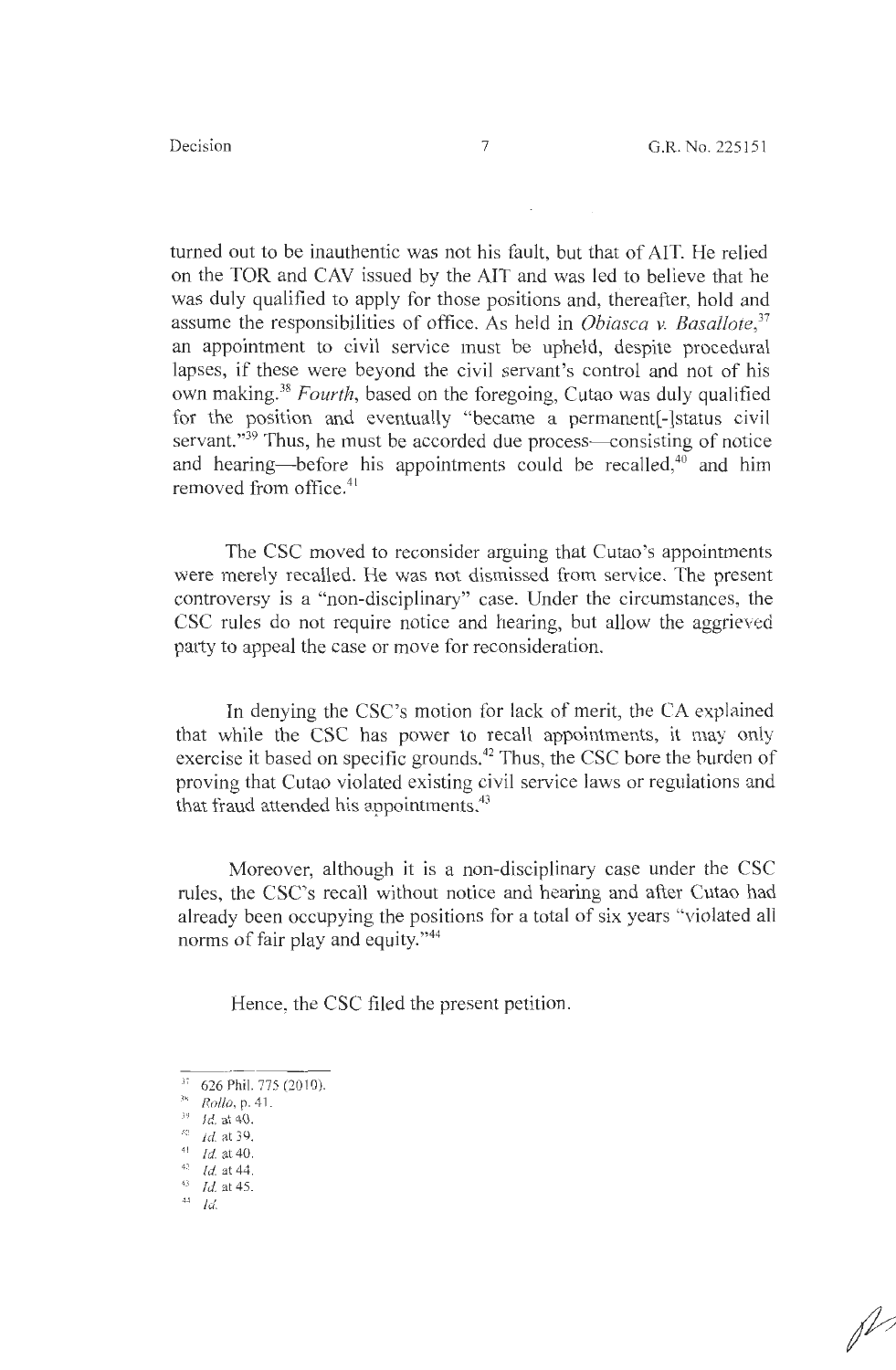#### *Issues*

The sole issue for the Court's resolution is whether the CSC may recall a previously approved appointment to civil service without prior notice and hearing.

### *The Court's Ruling*

The petition is meritorious.

It is well-settled that the CSC's authority "to take appropriate action on all appointments and other personnel actions<sup>345</sup> includes the power "to recall an appointment initially approved, [if later on found to be] in disregard of applicable provisions of the Civil Service law and regulations."<sup>46</sup>

The recall or invalidation of an appointment does not require a full-blown, trial-type proceeding. "[I]n approving or disapproving an appointment, [the CSC] only examines the conformity of the appointment with applicable provisions of law and whether the appointee possesses all the minimum qualifications and none of the disqualifications." Thus, in contrast to administrative disciplinary actions, a recall does not require notice and hearing.<sup>47</sup>

The essence of due process is the right to be heard. Thus, a party can be accorded due process through means other than a notice or hearing. The Revised Rules on Administrative Cases in the Civil Service (Civil Service Rules)48 aptly provides for a remedial procedure applicable specifically to non-disciplinary cases, such as a recall or invalidation of appointment, *viz.:* 

<sup>&</sup>lt;sup>45</sup> Title I, Subtitle A, Chapter 3, Section 12(14) of Book V of Executive Order No. 292.

<sup>&</sup>lt;sup>46</sup> CSC v. Tinaya 491 Phil. 729, 739 (2005) citing *Mathay, Jr. v. CSC* 371 Phil. 17, 29 (1999). Also see *City Mayor Debulgado v. Civil Service Commission*, 307 Phil. 195 (1994).<br><sup>47</sup> *City Mayor Debulgado v. Civil Service Commission, supra* at 213.

<sup>&</sup>lt;sup>48</sup> Revised Uniform Rules on Administrative Cases in the Civil Service, CSC Resolution No. 1101502, [November 8, 2011].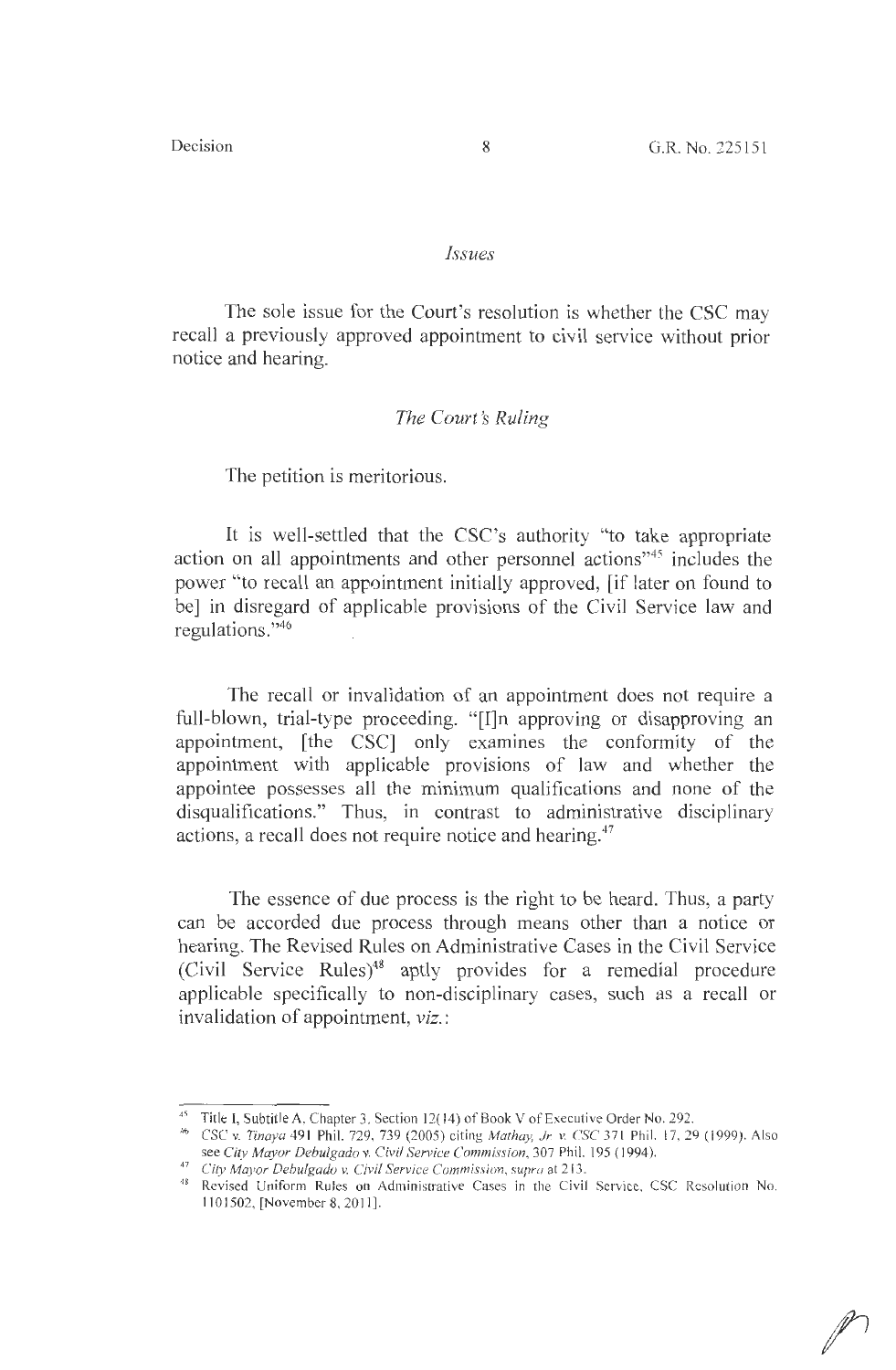#### NON-DISCIPLINARY CASES

### RULE<sub>16</sub>

# Invalidation or Disapproval of Appointment

SECTION 77. Invalidation or Disapproval; Who May Appeal. - Either the appointing authority or the appointee may assail the invalidation or disapproval of an appointment.

 $SECTION 78$ . Where and When to File.  $\longrightarrow$  Appointments invalidated or disapproved by the CSCFO may be appealed to the CSCRO while those invalidated or disapproved by the CSCRO may be appealed to the Commission within the fifteen (15)-day reglementary period.

To facilitate prompt actions on invalidated or disapproved appointments, motions for reconsideration filed with the CSCFO shall be treated as an appeal to the CSCRO and a Motion for Reconsideration at the CSCRO will be treated as an appeal to the Commission and all the records thereof including the comments of the CSCFO or CSCRO shall, within ten (10) days from receipt of the latter, be forwarded to the CSCRO or the Commission as the case may be.

The action of the CSCRO concerned may be appealed to the Commission within fifteen (15) days from receipt thereof.

The appeal filed before the CSCROs and the Commission shall comply with the requirements for the perfection of an appeal enumerated in Sections 113 and 114.

An appointment invalidated by the CSCRO, as in the present case, may be appealed to the CSC Proper. If the parties remain unsatisfied with the outcome, they may question the CSC Proper's Decision before the CA *via* Rule 43<sup>49</sup> of the Rules of Court. Later on, the CA decision may be reviewed by the Court *via* a petition for review on *certiorari*  under Rule 45 of the Rules of Court.

It is not disputed that Cutao availed himself of these remedial measures. And even after obtaining a favorable decision from the CA, he was allowed to file his comment on the present petition. That he has

<sup>49</sup> See Sections I and 3, Rule 43 of the Rules of Court.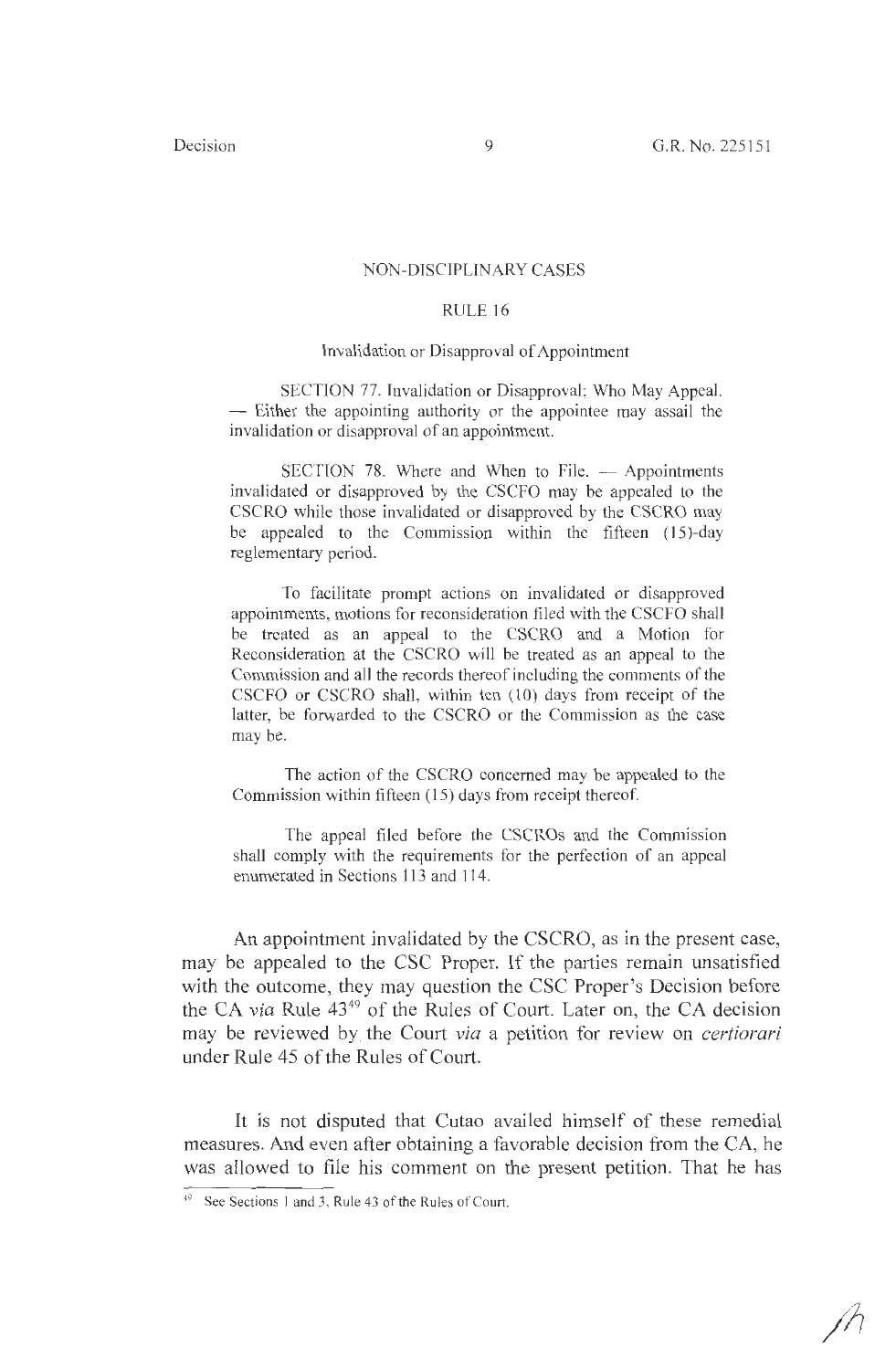taken every available opportunity to ventilate his defenses and other concerns only means that he has been sufficiently accorded due process.

In any case, the Court finds the CSC's recall or invalidation of the subject promotional appointments to be justified.

To recall, Cutao submitted his TOR and CAY as part of his application for promotion to show that he obtained a college degree from AIT, a qualification standard for the SP02 position. Upon the CSCFO's request, the CHED declared the documents as inauthentic. The lack of other documents showing his educational attainment led the CSC to conclude that Cutao did not hold the bachelor's degree required not only for the position of SPO2, but also for SPO1 and PO3.

When the CSC recalled his promotional appointments for not meeting the qualification standard, $50$  it was merely performing its recognized duty of ensuring "that the appointee has all the qualifications for the position."<sup>51</sup> If it finds that the appointee does not "possess the appropriate eligibility or required qualification,"<sup>52</sup> it is duty-bound to disapprove his appointment.

The CSC properly relied on the CHED certification expressly declaring the subject documents as inauthentic for the following reasons: *First,* the certification is presumed to have been accomplished in the regular performance of CHED's official functions. It must be upheld

<sup>50</sup> Title I, Subtitle A, Chapter 5, Section 22 of Book V of Executive Order No. 292 defines qualification standards as follows: (I) A qualification standard expresses the minimum requirements for a class of positions in terms of education, training and experience, civil service eligibility, physical fitness, and other qualities required for successful performance. The degree of qualifications of an officer or employee shall be determined by the appointing authority on the basis of the qualification standard for the particular position.

Qualification standards shall be used as basis for civil service examinations for positions in the career service, as guides in appointment and other personnel actions, in the adjudication of protested appointments, in determining training needs, and a5 aid in the inspection and audit of the agencies personnel work programs.

It shall be administered in such manner as to continually provide incentives to officers and employees towards professional growth and foster the career system in the government service.

 $(2)$  The establishment, administration and maintenance of qualification standards shall be the responsibility of the department or agency, with the assistance and approval of the Civil Service Commission and in consultation with the Wage and Position Classification Office.

<sup>&</sup>lt;sup>51</sup> Civil Service Commission v. Joson, Jr., 473 Phil. 844. 853 (2004).

**<sup>.</sup> ci** *Santiagv. Ji:* **V,** *Civil Serv1r·e* **c:01J11111ssirH?~** *2* **)X-/\ Phil.** *5* i **9, 524 ( 1989).**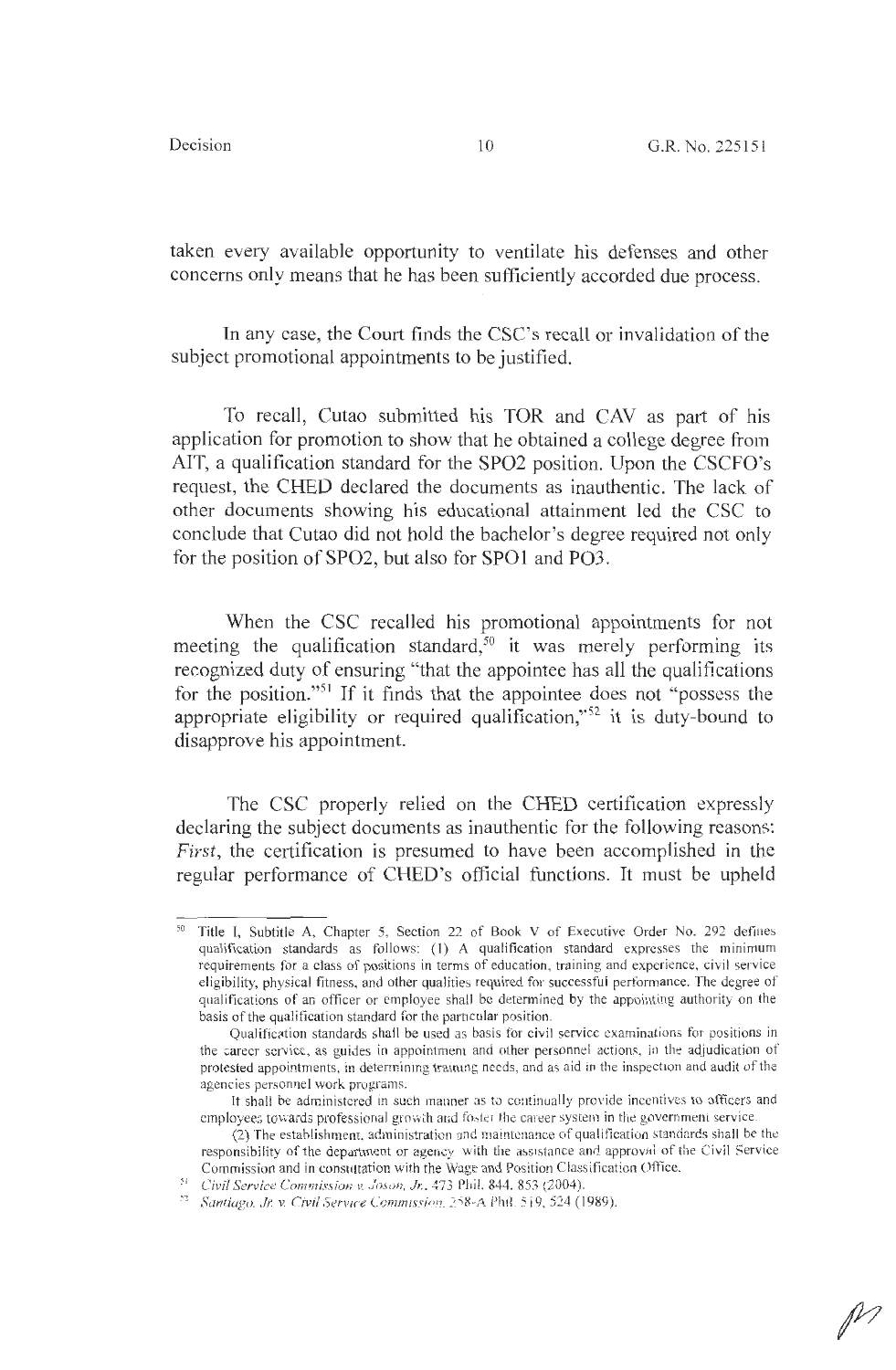absent clear and convincing proof to the contrary. <sup>53</sup>*Second,* it was based on CHED's independent evaluation and supported by official documents. That it was embodied in a *pro forma* verification slip did not diminish its credibility and veracity. *Third,* there is nothing on the records of the case clearly establishing that Cutao obtained a bachelor's degree. Verily, Cutao presented letters<sup>54</sup> from the AIT registrar stating that he was enrolled in AIT from 1994 to 1997 and that he had complied with the requirements for graduation. To the Court's mind, if he was able to obtain the letters, he should have also been capable of simply requesting the university to issue a copy of his official transcript of records and diploma to once and for all remove any doubt clouding his educational attainment. But he did not. This only leads to the inescapable conclusion that he does not have a bachelor's degree in criminology from AIT as he claims.

Finally, that Cutao's appointments were initially approved by the CSC and that he has been in position for six years do not preclude the CSC from reviewing his appointments and disapproving them if the appointee is eventually found ineligible to occupy such office. The fundamental rule is that "appointments in the civil service shall be made only according to merit and fitness."<sup>55</sup> As his promotional appointments violated the qualification standards set for the positions of PO3, SPOl , and SPO3, these were all null and void *ab initio. <sup>56</sup>*"A void appointment cannot give rise to security of tenure on the part of the holder of such appointment"<sup>57</sup> much less ripen into a vested right to office. Thus, contrary to the CA ruling, the Court cannot allow Cutao to hold office merely on the basis of good faith or the sheer length of time spent therein. Otherwise, the Court would be condoning the entrance of unqualified individuals to government service.

**WHEREFORE,** the instant petition is **GRANTED.** The Decision dated January 27, 2016 and the Resolution dated May 16, 2016, of the Court of Appeals in CA-G.R. SP No. 05397-MIN are **REVERSED** and **SET ASIDE.** The Civil Service Commission Decision No. 120653 dated October 2, 2012 and Resolution No. 1300213 dated January 28, 2013 are **REINSTATED.** 

<sup>53</sup> See *Yap* v. *<sup>l</sup> agtapon,* 803 Phil. 652, 663 (201 7). 54 *Rollo,* p. 11 8.

 $55$  Article IX(B), Section 2(2), 1987 Constitution.

<sup>&</sup>lt;sup>56</sup> See *Debulgado v. Civil Service Commission, supra* note 46 at 212-213. See also Section 3, Rule V of the Omnibus Implementing Rules.

*<sup>51</sup>* Id.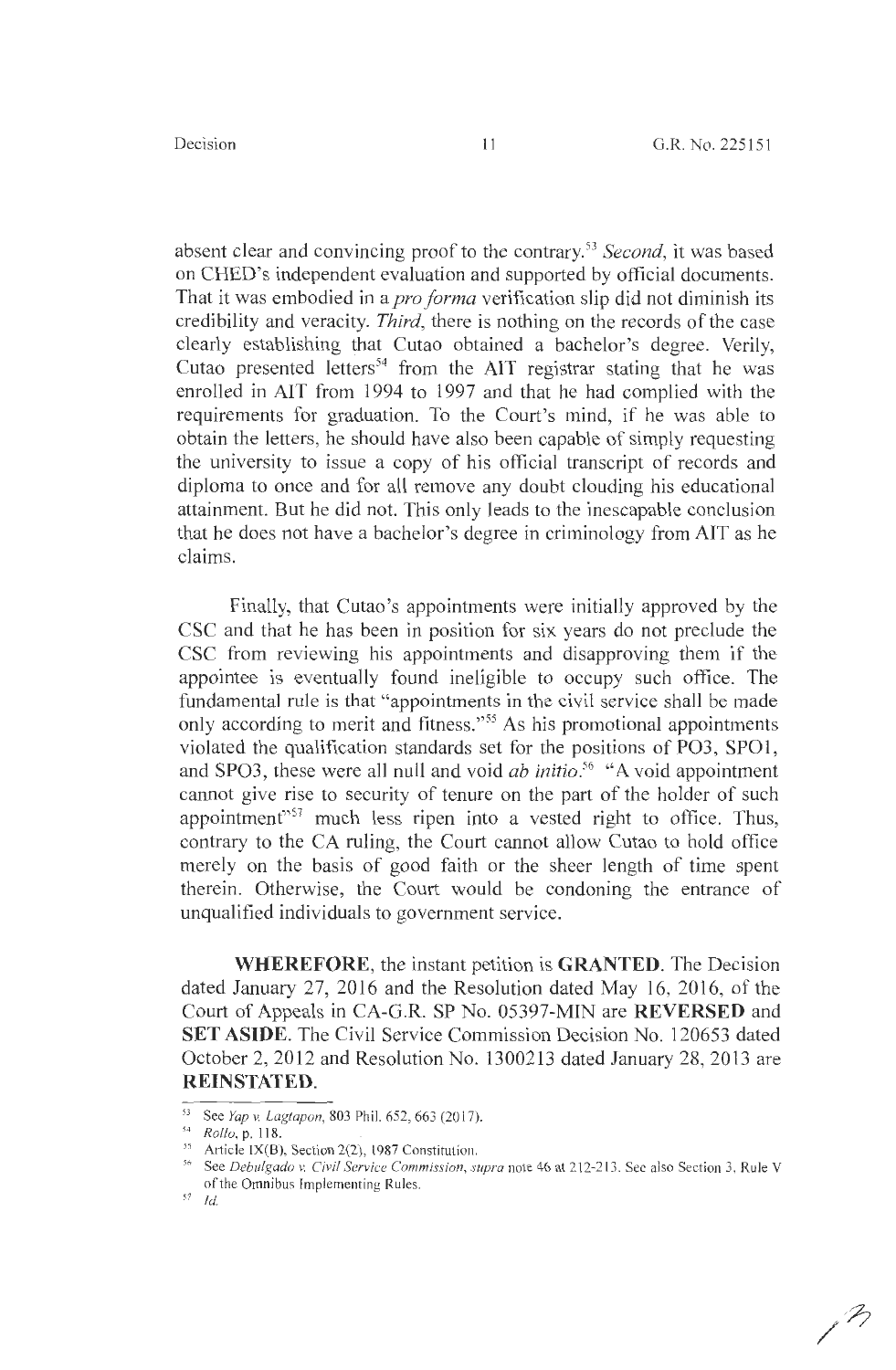Decision 12 G.R. No. 225151

**SO ORDERED.** 

**HENR** ∉E B. INTING *Associate Justice* 

WE CONCUR:

**ESTELA M. PERLAS-BERNABE** 

*Senior Associate Justice Chairperson* 

RANOX UL L. HERNANDO

**EDGARDO L. DELOS SANTOS** 

*Associate Justice* 

*Associate Justice* 

(On leave) **PRISCILLA J. BALTAZAR-PADILLA**  *Associate Justice* 

# **ATTESTATION**

I attest that the conclusions in the above Decision had been reached in consultation before the case was assigned to the writer of the opinion of the Court's Division.

> **ESTELA M. PERLAS-BERNABE** *Senior Associate Just;ce Chairperson*